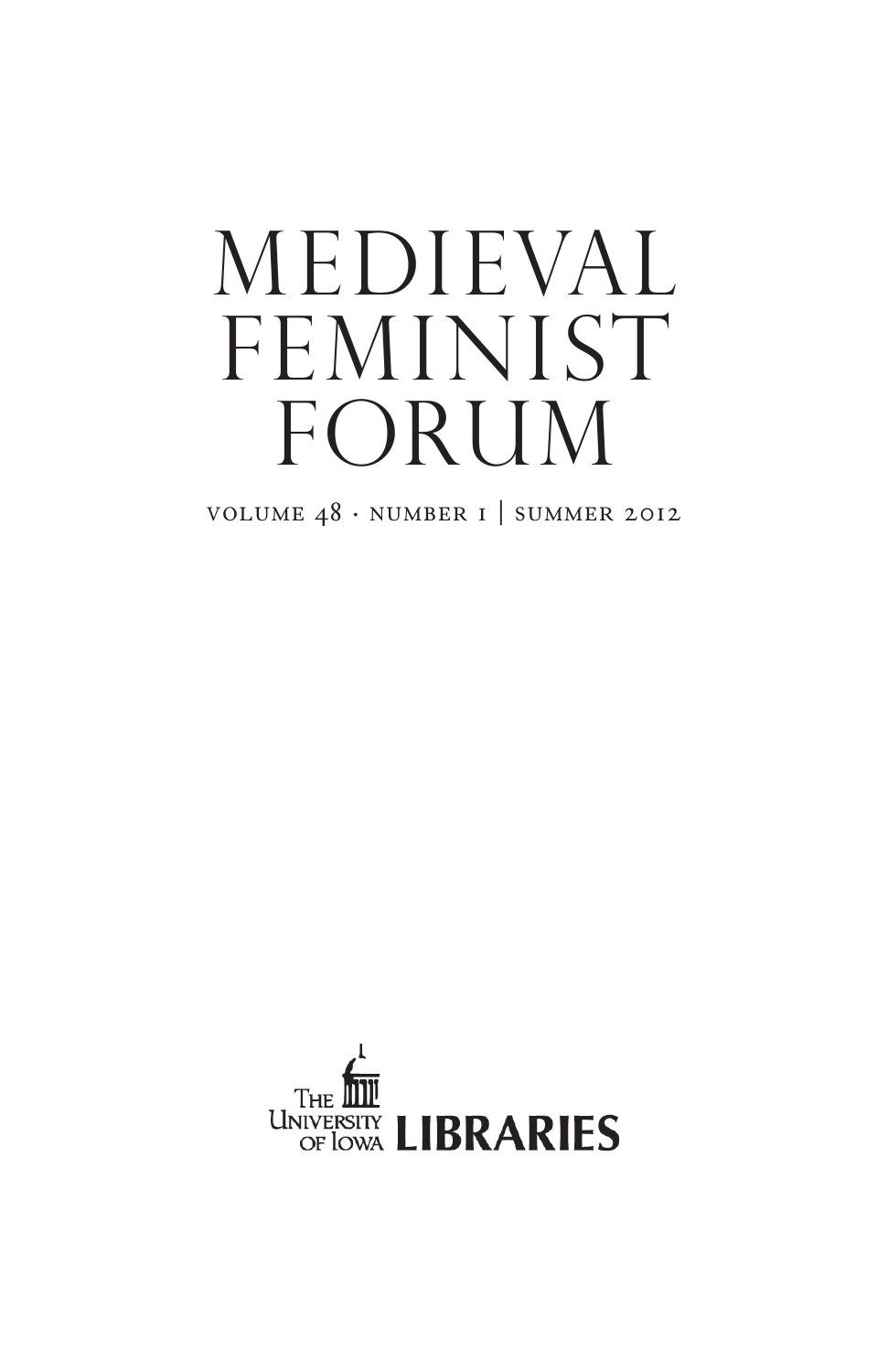### Medieval Feminist Forum

volume 48 number 1 |summer 2012

#### general editor

Jennifer D. Thibodeaux, History, University of Wisconsin—Whitewater

#### editorial board

Rachel Dressler, Art History, University at Albany, State University of New York Elizabeth Freeman, History, University of Tasmania

#### managing editor

Chris Africa, University of Iowa Libraries

book review editor Helene Scheck, English, University at Albany, State University of New York

design & typesetting Sara T. Sauers, University of Iowa Center for the Book

society for medieval feminist scholarship officers *President*: Wendy Marie Hoofnagle, English, University of Northern Iowa *Vice President*: Sally Livingston, Humanities-Classics, Ohio Weslayan *Secretary*: Dorothy Kim, English, Vassar College *Treasurer/Membership Coordinator*: Vickie Larsen, English, University of Michigan—Flint

#### advisory board

Marian Bleeke (2013), Jessica Boon (2013), Jennifer Borland (2013), Jennifer Brown (2014), RáGena DeAragon (2013), Liz Herbert McAvoy (2014), Lisa Perfetti (2013), Mary Suydam (2013), Lisa Weston (2013), Elizabeth Robertson (Founding Editor) *Graduate Student Representatives*: Christine Kozikowski (2012), Laura Saetveit Miles (2013), Leah Schwebel (2015)

*Medieval Feminist Forum* is indexed in the MLA International Bibliography, published by the Modern Language Association, 26 Broadway, 3rd floor; New York, NY 10004; http://www.mla.org and *Feminae: Medieval Women and Gender Index*, http://www.haverford.edu/library/reference/mschaus/mfi/

*Medieval Feminist Forum*, e-issn 2151-6073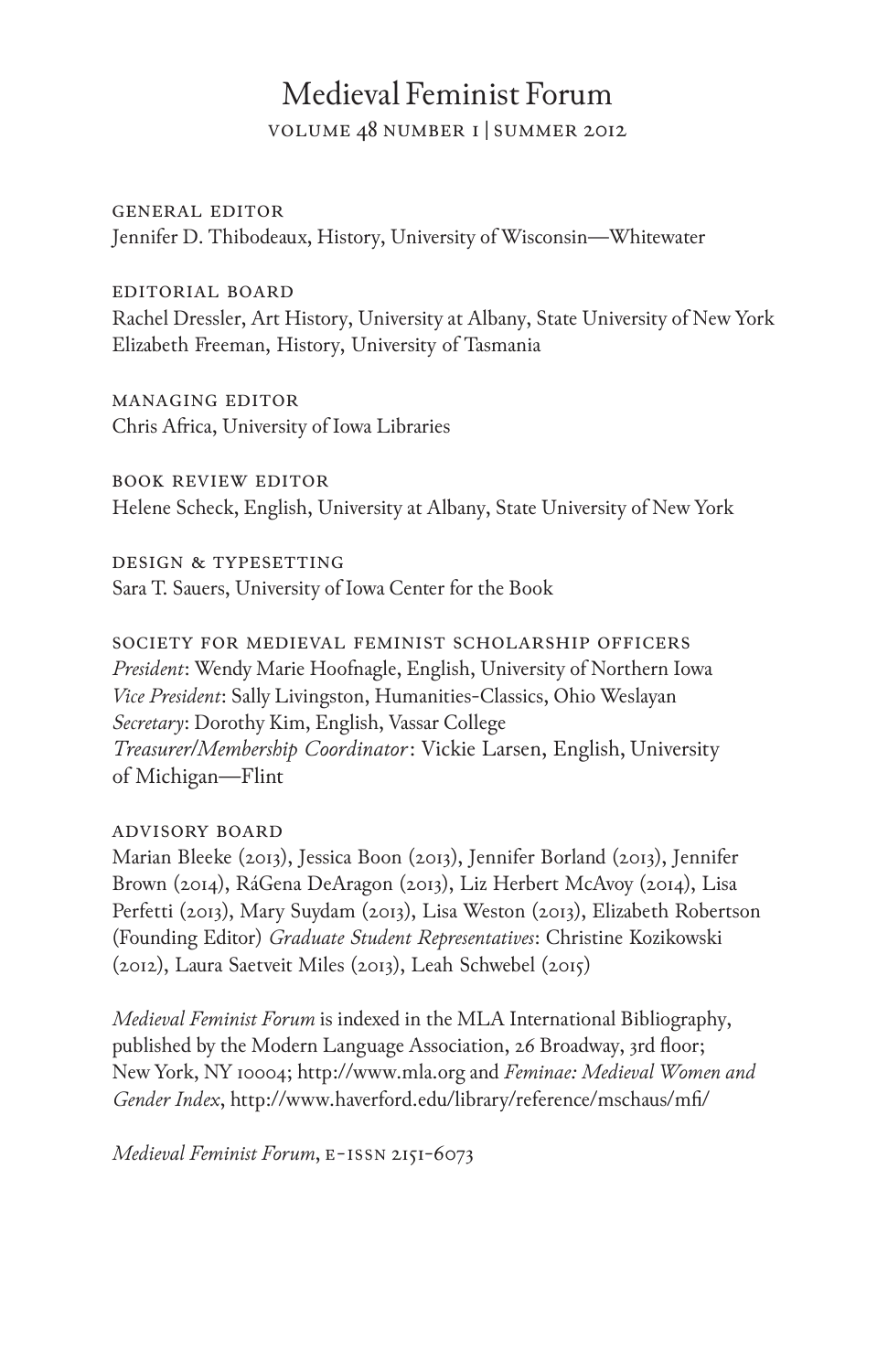## $\curvearrowright$ **CONTENTS**

#### **ARTICLES**

*Mothers of the Empire: Empresses Zoe and Theodora on a Byzantine Medaillion Cycle*

Kriszta Kotsis 5

*Motherly Devotion and Fatherly Obligation: Eleanor of Aquitaine's Letters to Pope Celestine III*

Rachel F. Stapleton 97 Society for Medieval Feminist Scholarship Graduate Student Prize Essay

#### **BOOK REVIEWS**

*Femmes de pouvoir, femmes politiques durante les derniers siècles du Moyen Âge et au cours de la première Renaissance.*

Edited by Eric Bousmar, Jonathan Dumont, Alain Marchandisse, and Bernard Schnerb (Elena Woodacre) 122

*The Cultural and Political Legacy of Anne de Bretagne: Negotiating Convention in Books and Documents*. Edited by Cynthia J. Brown (Elena Woodacre) 125

*The Bride of Christ Goes to Hell: Metaphor and Embodiment in the Lives of Pious Women, 200-1500* by Dyan Elliott (Sally A. Livingston) 128

*Collections in Context: The Organization of Knowledge and Community in Europe.* Edited by Karen Fresco and Anne D. Hedeman (Eddie McCaffray) 131